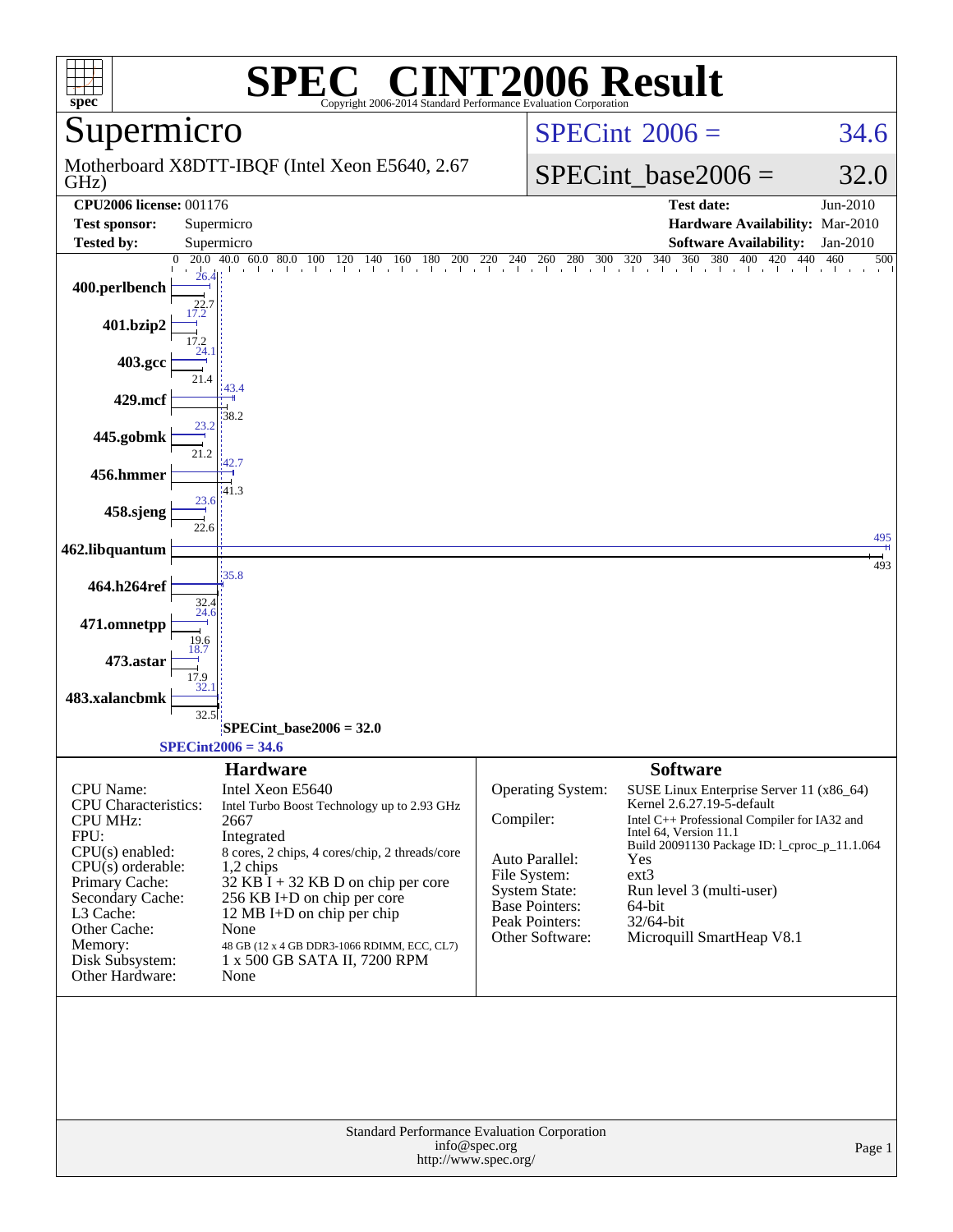

# **[SPEC CINT2006 Result](http://www.spec.org/auto/cpu2006/Docs/result-fields.html#SPECCINT2006Result)**

# Supermicro

GHz) Motherboard X8DTT-IBQF (Intel Xeon E5640, 2.67  $SPECint2006 = 34.6$  $SPECint2006 = 34.6$ 

## SPECint base2006 =  $32.0$

**[CPU2006 license:](http://www.spec.org/auto/cpu2006/Docs/result-fields.html#CPU2006license)** 001176 **[Test date:](http://www.spec.org/auto/cpu2006/Docs/result-fields.html#Testdate)** Jun-2010 **[Test sponsor:](http://www.spec.org/auto/cpu2006/Docs/result-fields.html#Testsponsor)** Supermicro **[Hardware Availability:](http://www.spec.org/auto/cpu2006/Docs/result-fields.html#HardwareAvailability)** Mar-2010 **[Tested by:](http://www.spec.org/auto/cpu2006/Docs/result-fields.html#Testedby)** Supermicro **[Software Availability:](http://www.spec.org/auto/cpu2006/Docs/result-fields.html#SoftwareAvailability)** Jan-2010

#### **[Results Table](http://www.spec.org/auto/cpu2006/Docs/result-fields.html#ResultsTable)**

|                    | <b>Base</b>                                                                                             |              |                |       |                |       | <b>Peak</b>    |              |                |              |                |              |
|--------------------|---------------------------------------------------------------------------------------------------------|--------------|----------------|-------|----------------|-------|----------------|--------------|----------------|--------------|----------------|--------------|
| <b>Benchmark</b>   | <b>Seconds</b>                                                                                          | <b>Ratio</b> | <b>Seconds</b> | Ratio | <b>Seconds</b> | Ratio | <b>Seconds</b> | <b>Ratio</b> | <b>Seconds</b> | <b>Ratio</b> | <b>Seconds</b> | <b>Ratio</b> |
| 400.perlbench      | 432                                                                                                     | 22.6         | 430            | 22.7  | 430            | 22.7  | 370            | 26.4         | 369            | 26.4         | 369            | 26.5         |
| 401.bzip2          | 562                                                                                                     | 17.2         | 562            | 17.2  | 562            | 17.2  | 561            | 17.2         | 561            | 17.2         | 561            | 17.2         |
| $403.\mathrm{gcc}$ | 377                                                                                                     | 21.3         | 377            | 21.4  | 374            | 21.5  | 333            | 24.1         | 334            | 24.1         | 333            | 24.1         |
| $429$ .mcf         | 239                                                                                                     | 38.2         | 239            | 38.2  | 239            | 38.2  | 210            | 43.4         | 216            | 42.2         | 210            | 43.4         |
| $445$ .gobmk       | 496                                                                                                     | 21.2         | 496            | 21.2  | 495            | 21.2  | 452            | 23.2         | 452            | 23.2         | 452            | 23.2         |
| 456.hmmer          | 226                                                                                                     | <u>41.3</u>  | 226            | 41.2  | 226            | 41.4  | 219            | 42.7         | 219            | 42.6         | 219            | 42.7         |
| $458$ .sjeng       | 536                                                                                                     | 22.6         | 536            | 22.6  | 536            | 22.6  | 512            | 23.6         | 513            | 23.6         | 512            | 23.6         |
| 462.libquantum     | 42.0                                                                                                    | 493          | 42.8           | 484   | 42.0           | 493   | 41.8           | 495          | 41.8           | 495          | 41.6           | 498          |
| 464.h264ref        | 684                                                                                                     | 32.4         | 695            | 31.8  | 683            | 32.4  | 618            | 35.8         | 618            | 35.8         | 619            | 35.7         |
| 471.omnetpp        | 319                                                                                                     | 19.6         | 319            | 19.6  | 319            | 19.6  | 255            | 24.5         | 254            | 24.6         | 254            | 24.6         |
| $473$ . astar      | 394                                                                                                     | 17.8         | 391            | 18.0  | 392            | 17.9  | 376            | 18.7         | 375            | 18.7         | 376            | 18.7         |
| 483.xalancbmk      | 212                                                                                                     | 32.5         | 211            | 32.7  | 213            | 32.4  | 215            | 32.1         | 215            | 32.1         | 216            | 32.0         |
|                    | Doculte appear in the order in which they were run. Rold underlined text indicates a modian measurement |              |                |       |                |       |                |              |                |              |                |              |

sults appear in the [order in which they were run.](http://www.spec.org/auto/cpu2006/Docs/result-fields.html#RunOrder) Bold underlined text [indicates a median measurement.](http://www.spec.org/auto/cpu2006/Docs/result-fields.html#Median)

#### **[Operating System Notes](http://www.spec.org/auto/cpu2006/Docs/result-fields.html#OperatingSystemNotes)**

 'ulimit -s unlimited' was used to set the stack size to unlimited prior to run OMP\_NUM\_THREADS set to number of cores KMP\_AFFINITY set to granularity=fine,scatter

#### **[Platform Notes](http://www.spec.org/auto/cpu2006/Docs/result-fields.html#PlatformNotes)**

 Fan speed set to Full Speed in BIOS Setup. As tested, the system used a Supermicro CSE-827H-R1400B chassis. The chassis is bundled with a PWS-1K41P-1R power supply, 2 SNK-P0037P heatsinks, and 4 FAN-00111L4 cooling fans.

#### **[General Notes](http://www.spec.org/auto/cpu2006/Docs/result-fields.html#GeneralNotes)**

Binaries were compiled on SLES 10 with Binutils 2.18.50.0.7.20080502

## **[Base Compiler Invocation](http://www.spec.org/auto/cpu2006/Docs/result-fields.html#BaseCompilerInvocation)**

[C benchmarks](http://www.spec.org/auto/cpu2006/Docs/result-fields.html#Cbenchmarks):  $\text{icc}$   $-\text{m64}$ 

[C++ benchmarks:](http://www.spec.org/auto/cpu2006/Docs/result-fields.html#CXXbenchmarks) [icpc -m64](http://www.spec.org/cpu2006/results/res2010q3/cpu2006-20100615-11704.flags.html#user_CXXbase_intel_icpc_64bit_fc66a5337ce925472a5c54ad6a0de310)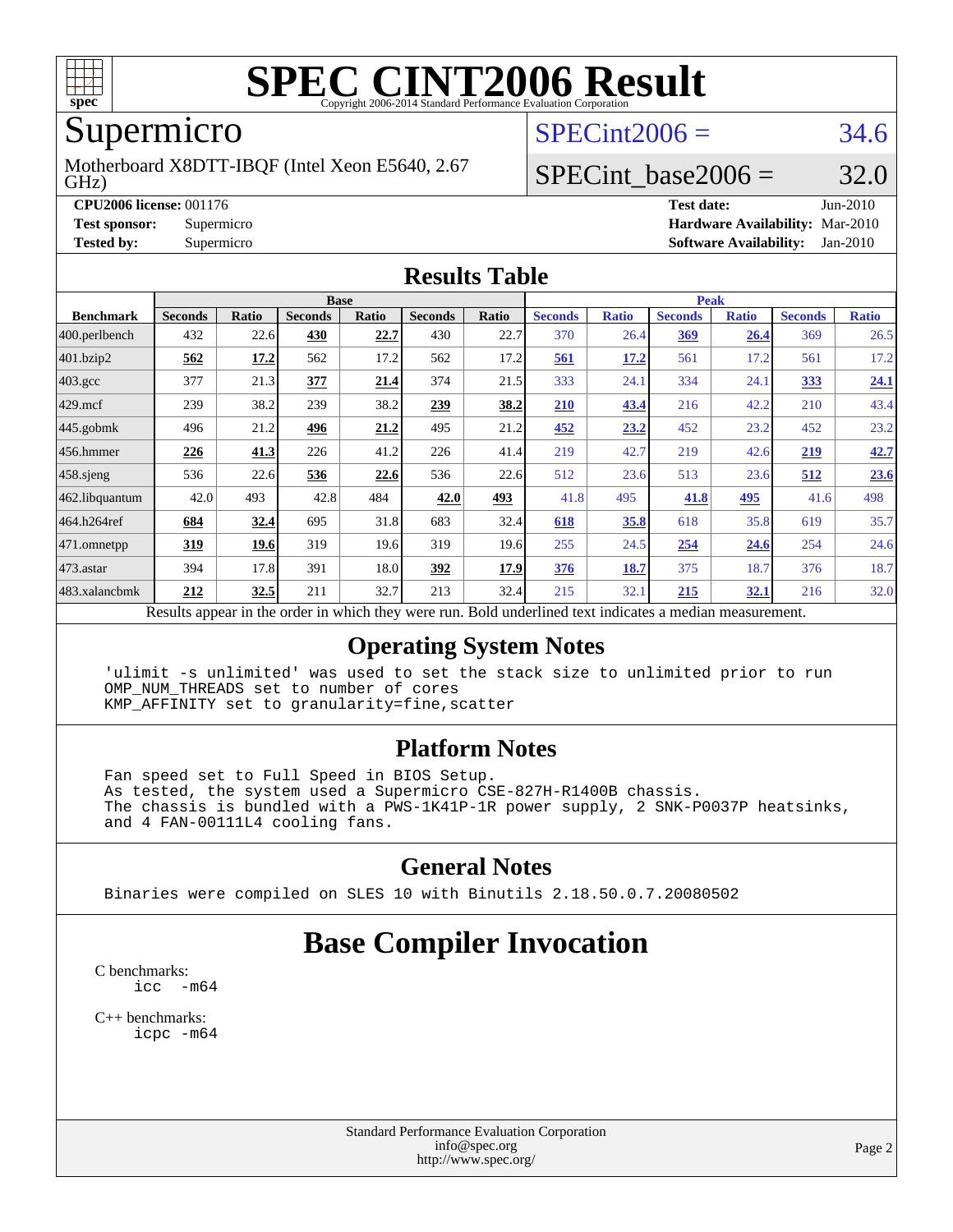

# **[SPEC CINT2006 Result](http://www.spec.org/auto/cpu2006/Docs/result-fields.html#SPECCINT2006Result)**

Supermicro

GHz) Motherboard X8DTT-IBQF (Intel Xeon E5640, 2.67  $SPECint2006 = 34.6$  $SPECint2006 = 34.6$ 

SPECint base2006 =  $32.0$ 

**[CPU2006 license:](http://www.spec.org/auto/cpu2006/Docs/result-fields.html#CPU2006license)** 001176 **[Test date:](http://www.spec.org/auto/cpu2006/Docs/result-fields.html#Testdate)** Jun-2010 **[Test sponsor:](http://www.spec.org/auto/cpu2006/Docs/result-fields.html#Testsponsor)** Supermicro **[Hardware Availability:](http://www.spec.org/auto/cpu2006/Docs/result-fields.html#HardwareAvailability)** Mar-2010 **[Tested by:](http://www.spec.org/auto/cpu2006/Docs/result-fields.html#Testedby)** Supermicro **[Software Availability:](http://www.spec.org/auto/cpu2006/Docs/result-fields.html#SoftwareAvailability)** Jan-2010

### **[Base Portability Flags](http://www.spec.org/auto/cpu2006/Docs/result-fields.html#BasePortabilityFlags)**

 400.perlbench: [-DSPEC\\_CPU\\_LP64](http://www.spec.org/cpu2006/results/res2010q3/cpu2006-20100615-11704.flags.html#b400.perlbench_basePORTABILITY_DSPEC_CPU_LP64) [-DSPEC\\_CPU\\_LINUX\\_X64](http://www.spec.org/cpu2006/results/res2010q3/cpu2006-20100615-11704.flags.html#b400.perlbench_baseCPORTABILITY_DSPEC_CPU_LINUX_X64) 401.bzip2: [-DSPEC\\_CPU\\_LP64](http://www.spec.org/cpu2006/results/res2010q3/cpu2006-20100615-11704.flags.html#suite_basePORTABILITY401_bzip2_DSPEC_CPU_LP64) 403.gcc: [-DSPEC\\_CPU\\_LP64](http://www.spec.org/cpu2006/results/res2010q3/cpu2006-20100615-11704.flags.html#suite_basePORTABILITY403_gcc_DSPEC_CPU_LP64) 429.mcf: [-DSPEC\\_CPU\\_LP64](http://www.spec.org/cpu2006/results/res2010q3/cpu2006-20100615-11704.flags.html#suite_basePORTABILITY429_mcf_DSPEC_CPU_LP64) 445.gobmk: [-DSPEC\\_CPU\\_LP64](http://www.spec.org/cpu2006/results/res2010q3/cpu2006-20100615-11704.flags.html#suite_basePORTABILITY445_gobmk_DSPEC_CPU_LP64) 456.hmmer: [-DSPEC\\_CPU\\_LP64](http://www.spec.org/cpu2006/results/res2010q3/cpu2006-20100615-11704.flags.html#suite_basePORTABILITY456_hmmer_DSPEC_CPU_LP64) 458.sjeng: [-DSPEC\\_CPU\\_LP64](http://www.spec.org/cpu2006/results/res2010q3/cpu2006-20100615-11704.flags.html#suite_basePORTABILITY458_sjeng_DSPEC_CPU_LP64) 462.libquantum: [-DSPEC\\_CPU\\_LP64](http://www.spec.org/cpu2006/results/res2010q3/cpu2006-20100615-11704.flags.html#suite_basePORTABILITY462_libquantum_DSPEC_CPU_LP64) [-DSPEC\\_CPU\\_LINUX](http://www.spec.org/cpu2006/results/res2010q3/cpu2006-20100615-11704.flags.html#b462.libquantum_baseCPORTABILITY_DSPEC_CPU_LINUX) 464.h264ref: [-DSPEC\\_CPU\\_LP64](http://www.spec.org/cpu2006/results/res2010q3/cpu2006-20100615-11704.flags.html#suite_basePORTABILITY464_h264ref_DSPEC_CPU_LP64) 471.omnetpp: [-DSPEC\\_CPU\\_LP64](http://www.spec.org/cpu2006/results/res2010q3/cpu2006-20100615-11704.flags.html#suite_basePORTABILITY471_omnetpp_DSPEC_CPU_LP64) 473.astar: [-DSPEC\\_CPU\\_LP64](http://www.spec.org/cpu2006/results/res2010q3/cpu2006-20100615-11704.flags.html#suite_basePORTABILITY473_astar_DSPEC_CPU_LP64) 483.xalancbmk: [-DSPEC\\_CPU\\_LP64](http://www.spec.org/cpu2006/results/res2010q3/cpu2006-20100615-11704.flags.html#suite_basePORTABILITY483_xalancbmk_DSPEC_CPU_LP64) [-DSPEC\\_CPU\\_LINUX](http://www.spec.org/cpu2006/results/res2010q3/cpu2006-20100615-11704.flags.html#b483.xalancbmk_baseCXXPORTABILITY_DSPEC_CPU_LINUX)

#### **[Base Optimization Flags](http://www.spec.org/auto/cpu2006/Docs/result-fields.html#BaseOptimizationFlags)**

[C benchmarks](http://www.spec.org/auto/cpu2006/Docs/result-fields.html#Cbenchmarks):

[-xSSE4.2](http://www.spec.org/cpu2006/results/res2010q3/cpu2006-20100615-11704.flags.html#user_CCbase_f-xSSE42_f91528193cf0b216347adb8b939d4107) [-ipo](http://www.spec.org/cpu2006/results/res2010q3/cpu2006-20100615-11704.flags.html#user_CCbase_f-ipo) [-O3](http://www.spec.org/cpu2006/results/res2010q3/cpu2006-20100615-11704.flags.html#user_CCbase_f-O3) [-no-prec-div](http://www.spec.org/cpu2006/results/res2010q3/cpu2006-20100615-11704.flags.html#user_CCbase_f-no-prec-div) [-static](http://www.spec.org/cpu2006/results/res2010q3/cpu2006-20100615-11704.flags.html#user_CCbase_f-static) [-parallel](http://www.spec.org/cpu2006/results/res2010q3/cpu2006-20100615-11704.flags.html#user_CCbase_f-parallel) [-opt-prefetch](http://www.spec.org/cpu2006/results/res2010q3/cpu2006-20100615-11704.flags.html#user_CCbase_f-opt-prefetch)

[C++ benchmarks:](http://www.spec.org/auto/cpu2006/Docs/result-fields.html#CXXbenchmarks)

```
-xSSE4.2 -ipo -O3 -no-prec-div -opt-prefetch -Wl,-z,muldefs
-L/home/cmplr/usr3/alrahate/cpu2006.1.1.ic11.1/libic11.1-64bit -lsmartheap64
```
#### **[Base Other Flags](http://www.spec.org/auto/cpu2006/Docs/result-fields.html#BaseOtherFlags)**

[C benchmarks](http://www.spec.org/auto/cpu2006/Docs/result-fields.html#Cbenchmarks):

403.gcc: [-Dalloca=\\_alloca](http://www.spec.org/cpu2006/results/res2010q3/cpu2006-20100615-11704.flags.html#b403.gcc_baseEXTRA_CFLAGS_Dalloca_be3056838c12de2578596ca5467af7f3)

## **[Peak Compiler Invocation](http://www.spec.org/auto/cpu2006/Docs/result-fields.html#PeakCompilerInvocation)**

[C benchmarks \(except as noted below\)](http://www.spec.org/auto/cpu2006/Docs/result-fields.html#Cbenchmarksexceptasnotedbelow):

[icc -m64](http://www.spec.org/cpu2006/results/res2010q3/cpu2006-20100615-11704.flags.html#user_CCpeak_intel_icc_64bit_f346026e86af2a669e726fe758c88044)

400.perlbench: [icc -m32](http://www.spec.org/cpu2006/results/res2010q3/cpu2006-20100615-11704.flags.html#user_peakCCLD400_perlbench_intel_icc_32bit_a6a621f8d50482236b970c6ac5f55f93)

429.mcf: [icc -m32](http://www.spec.org/cpu2006/results/res2010q3/cpu2006-20100615-11704.flags.html#user_peakCCLD429_mcf_intel_icc_32bit_a6a621f8d50482236b970c6ac5f55f93)

445.gobmk: [icc -m32](http://www.spec.org/cpu2006/results/res2010q3/cpu2006-20100615-11704.flags.html#user_peakCCLD445_gobmk_intel_icc_32bit_a6a621f8d50482236b970c6ac5f55f93)

464.h264ref: [icc -m32](http://www.spec.org/cpu2006/results/res2010q3/cpu2006-20100615-11704.flags.html#user_peakCCLD464_h264ref_intel_icc_32bit_a6a621f8d50482236b970c6ac5f55f93)

[C++ benchmarks \(except as noted below\):](http://www.spec.org/auto/cpu2006/Docs/result-fields.html#CXXbenchmarksexceptasnotedbelow) [icpc -m32](http://www.spec.org/cpu2006/results/res2010q3/cpu2006-20100615-11704.flags.html#user_CXXpeak_intel_icpc_32bit_4e5a5ef1a53fd332b3c49e69c3330699)

Continued on next page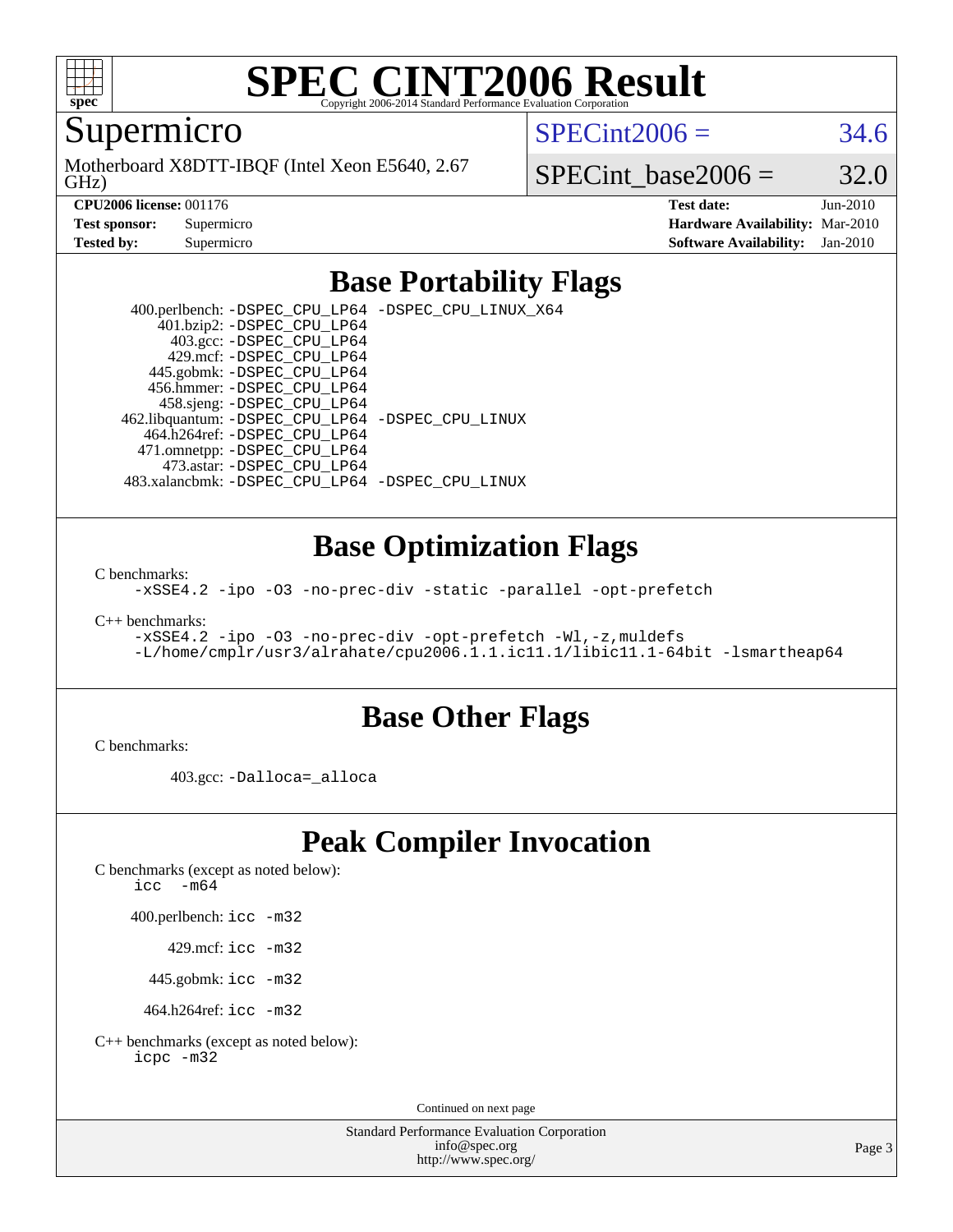

# **[SPEC CINT2006 Result](http://www.spec.org/auto/cpu2006/Docs/result-fields.html#SPECCINT2006Result)**

Supermicro

GHz) Motherboard X8DTT-IBQF (Intel Xeon E5640, 2.67  $SPECint2006 = 34.6$  $SPECint2006 = 34.6$ 

SPECint base2006 =  $32.0$ 

**[CPU2006 license:](http://www.spec.org/auto/cpu2006/Docs/result-fields.html#CPU2006license)** 001176 **[Test date:](http://www.spec.org/auto/cpu2006/Docs/result-fields.html#Testdate)** Jun-2010 **[Test sponsor:](http://www.spec.org/auto/cpu2006/Docs/result-fields.html#Testsponsor)** Supermicro **[Hardware Availability:](http://www.spec.org/auto/cpu2006/Docs/result-fields.html#HardwareAvailability)** Mar-2010 **[Tested by:](http://www.spec.org/auto/cpu2006/Docs/result-fields.html#Testedby)** Supermicro **[Software Availability:](http://www.spec.org/auto/cpu2006/Docs/result-fields.html#SoftwareAvailability)** Jan-2010

# **[Peak Compiler Invocation \(Continued\)](http://www.spec.org/auto/cpu2006/Docs/result-fields.html#PeakCompilerInvocation)**

473.astar: [icpc -m64](http://www.spec.org/cpu2006/results/res2010q3/cpu2006-20100615-11704.flags.html#user_peakCXXLD473_astar_intel_icpc_64bit_fc66a5337ce925472a5c54ad6a0de310)

### **[Peak Portability Flags](http://www.spec.org/auto/cpu2006/Docs/result-fields.html#PeakPortabilityFlags)**

 400.perlbench: [-DSPEC\\_CPU\\_LINUX\\_IA32](http://www.spec.org/cpu2006/results/res2010q3/cpu2006-20100615-11704.flags.html#b400.perlbench_peakCPORTABILITY_DSPEC_CPU_LINUX_IA32) 401.bzip2: [-DSPEC\\_CPU\\_LP64](http://www.spec.org/cpu2006/results/res2010q3/cpu2006-20100615-11704.flags.html#suite_peakPORTABILITY401_bzip2_DSPEC_CPU_LP64)

 403.gcc: [-DSPEC\\_CPU\\_LP64](http://www.spec.org/cpu2006/results/res2010q3/cpu2006-20100615-11704.flags.html#suite_peakPORTABILITY403_gcc_DSPEC_CPU_LP64) 456.hmmer: [-DSPEC\\_CPU\\_LP64](http://www.spec.org/cpu2006/results/res2010q3/cpu2006-20100615-11704.flags.html#suite_peakPORTABILITY456_hmmer_DSPEC_CPU_LP64) 458.sjeng: [-DSPEC\\_CPU\\_LP64](http://www.spec.org/cpu2006/results/res2010q3/cpu2006-20100615-11704.flags.html#suite_peakPORTABILITY458_sjeng_DSPEC_CPU_LP64) 462.libquantum: [-DSPEC\\_CPU\\_LP64](http://www.spec.org/cpu2006/results/res2010q3/cpu2006-20100615-11704.flags.html#suite_peakPORTABILITY462_libquantum_DSPEC_CPU_LP64) [-DSPEC\\_CPU\\_LINUX](http://www.spec.org/cpu2006/results/res2010q3/cpu2006-20100615-11704.flags.html#b462.libquantum_peakCPORTABILITY_DSPEC_CPU_LINUX) 473.astar: [-DSPEC\\_CPU\\_LP64](http://www.spec.org/cpu2006/results/res2010q3/cpu2006-20100615-11704.flags.html#suite_peakPORTABILITY473_astar_DSPEC_CPU_LP64) 483.xalancbmk: [-DSPEC\\_CPU\\_LINUX](http://www.spec.org/cpu2006/results/res2010q3/cpu2006-20100615-11704.flags.html#b483.xalancbmk_peakCXXPORTABILITY_DSPEC_CPU_LINUX)

## **[Peak Optimization Flags](http://www.spec.org/auto/cpu2006/Docs/result-fields.html#PeakOptimizationFlags)**

[C benchmarks](http://www.spec.org/auto/cpu2006/Docs/result-fields.html#Cbenchmarks):

 400.perlbench: [-xSSE4.2](http://www.spec.org/cpu2006/results/res2010q3/cpu2006-20100615-11704.flags.html#user_peakPASS2_CFLAGSPASS2_LDCFLAGS400_perlbench_f-xSSE42_f91528193cf0b216347adb8b939d4107)(pass 2) [-prof-gen](http://www.spec.org/cpu2006/results/res2010q3/cpu2006-20100615-11704.flags.html#user_peakPASS1_CFLAGSPASS1_LDCFLAGS400_perlbench_prof_gen_e43856698f6ca7b7e442dfd80e94a8fc)(pass 1) [-ipo](http://www.spec.org/cpu2006/results/res2010q3/cpu2006-20100615-11704.flags.html#user_peakPASS2_CFLAGSPASS2_LDCFLAGS400_perlbench_f-ipo)(pass 2) [-O3](http://www.spec.org/cpu2006/results/res2010q3/cpu2006-20100615-11704.flags.html#user_peakPASS2_CFLAGSPASS2_LDCFLAGS400_perlbench_f-O3)(pass 2) [-no-prec-div](http://www.spec.org/cpu2006/results/res2010q3/cpu2006-20100615-11704.flags.html#user_peakPASS2_CFLAGSPASS2_LDCFLAGS400_perlbench_f-no-prec-div)(pass 2) [-static](http://www.spec.org/cpu2006/results/res2010q3/cpu2006-20100615-11704.flags.html#user_peakPASS2_CFLAGSPASS2_LDCFLAGS400_perlbench_f-static)(pass 2) [-prof-use](http://www.spec.org/cpu2006/results/res2010q3/cpu2006-20100615-11704.flags.html#user_peakPASS2_CFLAGSPASS2_LDCFLAGS400_perlbench_prof_use_bccf7792157ff70d64e32fe3e1250b55)(pass 2) [-ansi-alias](http://www.spec.org/cpu2006/results/res2010q3/cpu2006-20100615-11704.flags.html#user_peakCOPTIMIZE400_perlbench_f-ansi-alias) [-opt-prefetch](http://www.spec.org/cpu2006/results/res2010q3/cpu2006-20100615-11704.flags.html#user_peakCOPTIMIZE400_perlbench_f-opt-prefetch) 401.bzip2: [-xSSE4.2](http://www.spec.org/cpu2006/results/res2010q3/cpu2006-20100615-11704.flags.html#user_peakPASS2_CFLAGSPASS2_LDCFLAGS401_bzip2_f-xSSE42_f91528193cf0b216347adb8b939d4107)(pass 2) [-prof-gen](http://www.spec.org/cpu2006/results/res2010q3/cpu2006-20100615-11704.flags.html#user_peakPASS1_CFLAGSPASS1_LDCFLAGS401_bzip2_prof_gen_e43856698f6ca7b7e442dfd80e94a8fc)(pass 1) [-ipo](http://www.spec.org/cpu2006/results/res2010q3/cpu2006-20100615-11704.flags.html#user_peakPASS2_CFLAGSPASS2_LDCFLAGS401_bzip2_f-ipo)(pass 2) [-O3](http://www.spec.org/cpu2006/results/res2010q3/cpu2006-20100615-11704.flags.html#user_peakPASS2_CFLAGSPASS2_LDCFLAGS401_bzip2_f-O3)(pass 2) [-no-prec-div](http://www.spec.org/cpu2006/results/res2010q3/cpu2006-20100615-11704.flags.html#user_peakCOPTIMIZEPASS2_CFLAGSPASS2_LDCFLAGS401_bzip2_f-no-prec-div) [-static](http://www.spec.org/cpu2006/results/res2010q3/cpu2006-20100615-11704.flags.html#user_peakPASS2_CFLAGSPASS2_LDCFLAGS401_bzip2_f-static)(pass 2) [-prof-use](http://www.spec.org/cpu2006/results/res2010q3/cpu2006-20100615-11704.flags.html#user_peakPASS2_CFLAGSPASS2_LDCFLAGS401_bzip2_prof_use_bccf7792157ff70d64e32fe3e1250b55)(pass 2) [-auto-ilp32](http://www.spec.org/cpu2006/results/res2010q3/cpu2006-20100615-11704.flags.html#user_peakCOPTIMIZE401_bzip2_f-auto-ilp32) [-opt-prefetch](http://www.spec.org/cpu2006/results/res2010q3/cpu2006-20100615-11704.flags.html#user_peakCOPTIMIZE401_bzip2_f-opt-prefetch) [-ansi-alias](http://www.spec.org/cpu2006/results/res2010q3/cpu2006-20100615-11704.flags.html#user_peakCOPTIMIZE401_bzip2_f-ansi-alias) 403.gcc: [-xSSE4.2](http://www.spec.org/cpu2006/results/res2010q3/cpu2006-20100615-11704.flags.html#user_peakCOPTIMIZE403_gcc_f-xSSE42_f91528193cf0b216347adb8b939d4107) [-ipo](http://www.spec.org/cpu2006/results/res2010q3/cpu2006-20100615-11704.flags.html#user_peakCOPTIMIZE403_gcc_f-ipo) [-O3](http://www.spec.org/cpu2006/results/res2010q3/cpu2006-20100615-11704.flags.html#user_peakCOPTIMIZE403_gcc_f-O3) [-no-prec-div](http://www.spec.org/cpu2006/results/res2010q3/cpu2006-20100615-11704.flags.html#user_peakCOPTIMIZE403_gcc_f-no-prec-div) [-static](http://www.spec.org/cpu2006/results/res2010q3/cpu2006-20100615-11704.flags.html#user_peakCOPTIMIZE403_gcc_f-static) [-inline-calloc](http://www.spec.org/cpu2006/results/res2010q3/cpu2006-20100615-11704.flags.html#user_peakCOPTIMIZE403_gcc_f-inline-calloc) [-opt-malloc-options=3](http://www.spec.org/cpu2006/results/res2010q3/cpu2006-20100615-11704.flags.html#user_peakCOPTIMIZE403_gcc_f-opt-malloc-options_13ab9b803cf986b4ee62f0a5998c2238) [-auto-ilp32](http://www.spec.org/cpu2006/results/res2010q3/cpu2006-20100615-11704.flags.html#user_peakCOPTIMIZE403_gcc_f-auto-ilp32) 429.mcf: [-xSSE4.2](http://www.spec.org/cpu2006/results/res2010q3/cpu2006-20100615-11704.flags.html#user_peakCOPTIMIZE429_mcf_f-xSSE42_f91528193cf0b216347adb8b939d4107) [-ipo](http://www.spec.org/cpu2006/results/res2010q3/cpu2006-20100615-11704.flags.html#user_peakCOPTIMIZE429_mcf_f-ipo) [-O3](http://www.spec.org/cpu2006/results/res2010q3/cpu2006-20100615-11704.flags.html#user_peakCOPTIMIZE429_mcf_f-O3) [-no-prec-div](http://www.spec.org/cpu2006/results/res2010q3/cpu2006-20100615-11704.flags.html#user_peakCOPTIMIZE429_mcf_f-no-prec-div) [-static](http://www.spec.org/cpu2006/results/res2010q3/cpu2006-20100615-11704.flags.html#user_peakCOPTIMIZE429_mcf_f-static) [-opt-prefetch](http://www.spec.org/cpu2006/results/res2010q3/cpu2006-20100615-11704.flags.html#user_peakCOPTIMIZE429_mcf_f-opt-prefetch) 445.gobmk: [-xSSE4.2](http://www.spec.org/cpu2006/results/res2010q3/cpu2006-20100615-11704.flags.html#user_peakPASS2_CFLAGSPASS2_LDCFLAGS445_gobmk_f-xSSE42_f91528193cf0b216347adb8b939d4107)(pass 2) [-prof-gen](http://www.spec.org/cpu2006/results/res2010q3/cpu2006-20100615-11704.flags.html#user_peakPASS1_CFLAGSPASS1_LDCFLAGS445_gobmk_prof_gen_e43856698f6ca7b7e442dfd80e94a8fc)(pass 1) [-prof-use](http://www.spec.org/cpu2006/results/res2010q3/cpu2006-20100615-11704.flags.html#user_peakPASS2_CFLAGSPASS2_LDCFLAGS445_gobmk_prof_use_bccf7792157ff70d64e32fe3e1250b55)(pass 2) [-O2](http://www.spec.org/cpu2006/results/res2010q3/cpu2006-20100615-11704.flags.html#user_peakCOPTIMIZE445_gobmk_f-O2) [-ipo](http://www.spec.org/cpu2006/results/res2010q3/cpu2006-20100615-11704.flags.html#user_peakCOPTIMIZE445_gobmk_f-ipo) [-no-prec-div](http://www.spec.org/cpu2006/results/res2010q3/cpu2006-20100615-11704.flags.html#user_peakCOPTIMIZE445_gobmk_f-no-prec-div) [-ansi-alias](http://www.spec.org/cpu2006/results/res2010q3/cpu2006-20100615-11704.flags.html#user_peakCOPTIMIZE445_gobmk_f-ansi-alias) 456.hmmer: [-xSSE4.2](http://www.spec.org/cpu2006/results/res2010q3/cpu2006-20100615-11704.flags.html#user_peakCOPTIMIZE456_hmmer_f-xSSE42_f91528193cf0b216347adb8b939d4107) [-ipo](http://www.spec.org/cpu2006/results/res2010q3/cpu2006-20100615-11704.flags.html#user_peakCOPTIMIZE456_hmmer_f-ipo) [-O3](http://www.spec.org/cpu2006/results/res2010q3/cpu2006-20100615-11704.flags.html#user_peakCOPTIMIZE456_hmmer_f-O3) [-no-prec-div](http://www.spec.org/cpu2006/results/res2010q3/cpu2006-20100615-11704.flags.html#user_peakCOPTIMIZE456_hmmer_f-no-prec-div) [-static](http://www.spec.org/cpu2006/results/res2010q3/cpu2006-20100615-11704.flags.html#user_peakCOPTIMIZE456_hmmer_f-static) [-unroll2](http://www.spec.org/cpu2006/results/res2010q3/cpu2006-20100615-11704.flags.html#user_peakCOPTIMIZE456_hmmer_f-unroll_784dae83bebfb236979b41d2422d7ec2) [-ansi-alias](http://www.spec.org/cpu2006/results/res2010q3/cpu2006-20100615-11704.flags.html#user_peakCOPTIMIZE456_hmmer_f-ansi-alias) [-auto-ilp32](http://www.spec.org/cpu2006/results/res2010q3/cpu2006-20100615-11704.flags.html#user_peakCOPTIMIZE456_hmmer_f-auto-ilp32) 458.sjeng: [-xSSE4.2](http://www.spec.org/cpu2006/results/res2010q3/cpu2006-20100615-11704.flags.html#user_peakPASS2_CFLAGSPASS2_LDCFLAGS458_sjeng_f-xSSE42_f91528193cf0b216347adb8b939d4107)(pass 2) [-prof-gen](http://www.spec.org/cpu2006/results/res2010q3/cpu2006-20100615-11704.flags.html#user_peakPASS1_CFLAGSPASS1_LDCFLAGS458_sjeng_prof_gen_e43856698f6ca7b7e442dfd80e94a8fc)(pass 1) [-ipo](http://www.spec.org/cpu2006/results/res2010q3/cpu2006-20100615-11704.flags.html#user_peakPASS2_CFLAGSPASS2_LDCFLAGS458_sjeng_f-ipo)(pass 2) [-O3](http://www.spec.org/cpu2006/results/res2010q3/cpu2006-20100615-11704.flags.html#user_peakPASS2_CFLAGSPASS2_LDCFLAGS458_sjeng_f-O3)(pass 2) [-no-prec-div](http://www.spec.org/cpu2006/results/res2010q3/cpu2006-20100615-11704.flags.html#user_peakPASS2_CFLAGSPASS2_LDCFLAGS458_sjeng_f-no-prec-div)(pass 2) [-static](http://www.spec.org/cpu2006/results/res2010q3/cpu2006-20100615-11704.flags.html#user_peakPASS2_CFLAGSPASS2_LDCFLAGS458_sjeng_f-static)(pass 2) [-prof-use](http://www.spec.org/cpu2006/results/res2010q3/cpu2006-20100615-11704.flags.html#user_peakPASS2_CFLAGSPASS2_LDCFLAGS458_sjeng_prof_use_bccf7792157ff70d64e32fe3e1250b55)(pass 2) [-unroll4](http://www.spec.org/cpu2006/results/res2010q3/cpu2006-20100615-11704.flags.html#user_peakCOPTIMIZE458_sjeng_f-unroll_4e5e4ed65b7fd20bdcd365bec371b81f) 462.libquantum: [-xSSE4.2](http://www.spec.org/cpu2006/results/res2010q3/cpu2006-20100615-11704.flags.html#user_peakCOPTIMIZE462_libquantum_f-xSSE42_f91528193cf0b216347adb8b939d4107) [-ipo](http://www.spec.org/cpu2006/results/res2010q3/cpu2006-20100615-11704.flags.html#user_peakCOPTIMIZE462_libquantum_f-ipo) [-O3](http://www.spec.org/cpu2006/results/res2010q3/cpu2006-20100615-11704.flags.html#user_peakCOPTIMIZE462_libquantum_f-O3) [-no-prec-div](http://www.spec.org/cpu2006/results/res2010q3/cpu2006-20100615-11704.flags.html#user_peakCOPTIMIZE462_libquantum_f-no-prec-div) [-static](http://www.spec.org/cpu2006/results/res2010q3/cpu2006-20100615-11704.flags.html#user_peakCOPTIMIZE462_libquantum_f-static) [-parallel](http://www.spec.org/cpu2006/results/res2010q3/cpu2006-20100615-11704.flags.html#user_peakCOPTIMIZE462_libquantum_f-parallel) [-opt-prefetch](http://www.spec.org/cpu2006/results/res2010q3/cpu2006-20100615-11704.flags.html#user_peakCOPTIMIZE462_libquantum_f-opt-prefetch) [-par-schedule-static=32768](http://www.spec.org/cpu2006/results/res2010q3/cpu2006-20100615-11704.flags.html#user_peakCOPTIMIZE462_libquantum_f-par-schedule_9386bcd99ba64e99ee01d1aafefddd14) [-ansi-alias](http://www.spec.org/cpu2006/results/res2010q3/cpu2006-20100615-11704.flags.html#user_peakCOPTIMIZE462_libquantum_f-ansi-alias) 464.h264ref: [-xSSE4.2](http://www.spec.org/cpu2006/results/res2010q3/cpu2006-20100615-11704.flags.html#user_peakPASS2_CFLAGSPASS2_LDCFLAGS464_h264ref_f-xSSE42_f91528193cf0b216347adb8b939d4107)(pass 2) [-prof-gen](http://www.spec.org/cpu2006/results/res2010q3/cpu2006-20100615-11704.flags.html#user_peakPASS1_CFLAGSPASS1_LDCFLAGS464_h264ref_prof_gen_e43856698f6ca7b7e442dfd80e94a8fc)(pass 1) [-ipo](http://www.spec.org/cpu2006/results/res2010q3/cpu2006-20100615-11704.flags.html#user_peakPASS2_CFLAGSPASS2_LDCFLAGS464_h264ref_f-ipo)(pass 2) [-O3](http://www.spec.org/cpu2006/results/res2010q3/cpu2006-20100615-11704.flags.html#user_peakPASS2_CFLAGSPASS2_LDCFLAGS464_h264ref_f-O3)(pass 2) [-no-prec-div](http://www.spec.org/cpu2006/results/res2010q3/cpu2006-20100615-11704.flags.html#user_peakPASS2_CFLAGSPASS2_LDCFLAGS464_h264ref_f-no-prec-div)(pass 2) [-static](http://www.spec.org/cpu2006/results/res2010q3/cpu2006-20100615-11704.flags.html#user_peakPASS2_CFLAGSPASS2_LDCFLAGS464_h264ref_f-static)(pass 2) [-prof-use](http://www.spec.org/cpu2006/results/res2010q3/cpu2006-20100615-11704.flags.html#user_peakPASS2_CFLAGSPASS2_LDCFLAGS464_h264ref_prof_use_bccf7792157ff70d64e32fe3e1250b55)(pass 2) [-unroll2](http://www.spec.org/cpu2006/results/res2010q3/cpu2006-20100615-11704.flags.html#user_peakCOPTIMIZE464_h264ref_f-unroll_784dae83bebfb236979b41d2422d7ec2) [-ansi-alias](http://www.spec.org/cpu2006/results/res2010q3/cpu2006-20100615-11704.flags.html#user_peakCOPTIMIZE464_h264ref_f-ansi-alias)

Continued on next page